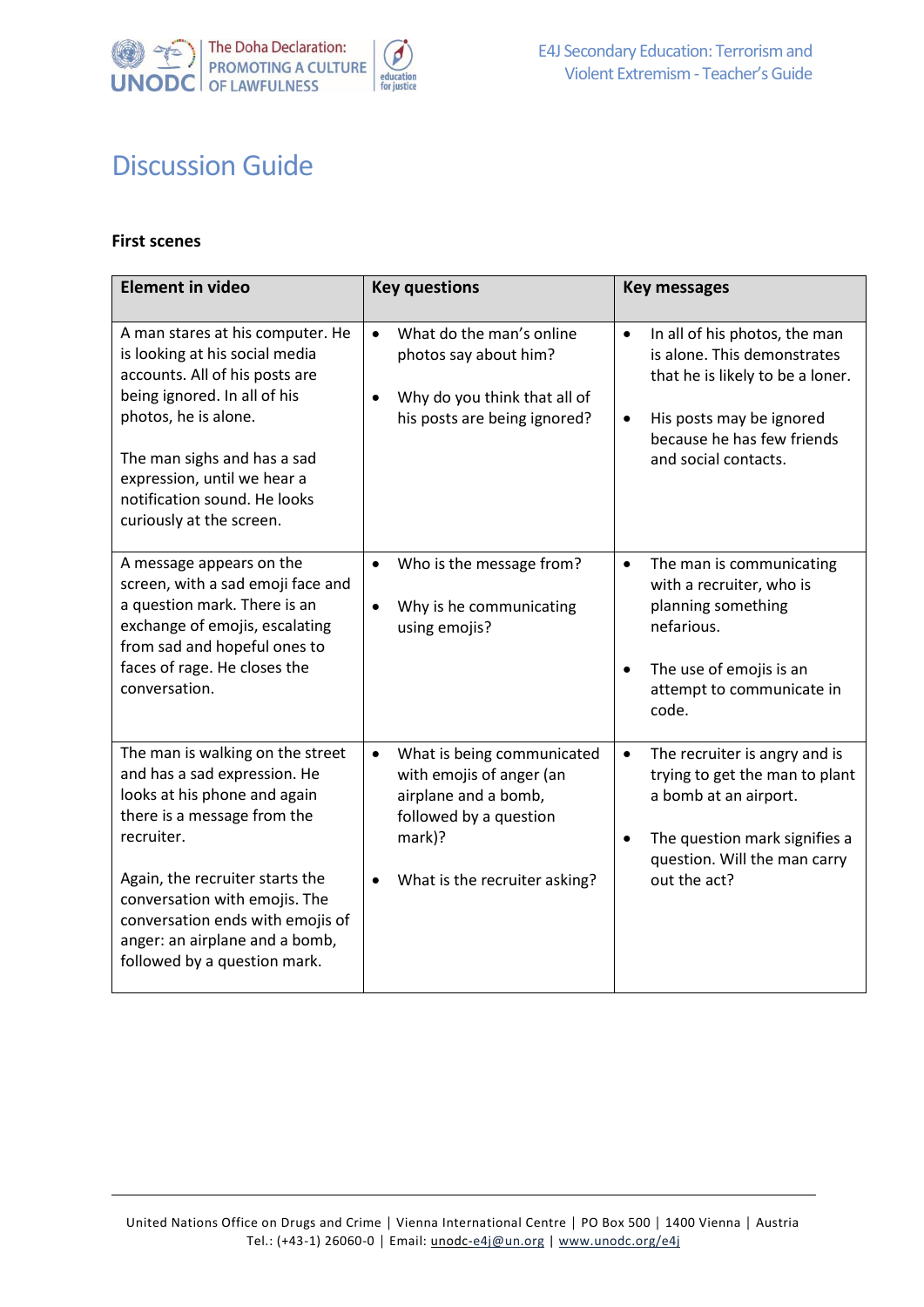

## **Development**

| <b>Element in video</b>                                                                                                                                                                                                                                                                                                                                                                          | <b>Key questions</b>                                                                                                                                           | <b>Key messages</b>                                                                                                                                                                                                                                                                                                                                                  |
|--------------------------------------------------------------------------------------------------------------------------------------------------------------------------------------------------------------------------------------------------------------------------------------------------------------------------------------------------------------------------------------------------|----------------------------------------------------------------------------------------------------------------------------------------------------------------|----------------------------------------------------------------------------------------------------------------------------------------------------------------------------------------------------------------------------------------------------------------------------------------------------------------------------------------------------------------------|
| The man is angry and continues<br>walking along the street, until<br>someone calls him into an<br>alley. The recruiter appears<br>from the shadows and has a<br>smile on his face.<br>The airplane and bomb emojis<br>appear in a speech bubble. The<br>camera focuses on the bomb<br>and the bomb appears inside a<br>briefcase being carried by the<br>man, who has now become a<br>terrorist. | Why is the man so angry?<br>٠<br>When did the man become<br>$\bullet$<br>a terrorist?                                                                          | The man always appears<br>$\bullet$<br>isolated, alone and angry.<br>He becomes a terrorist<br>$\bullet$<br>when he meets with the<br>recruiter and agrees to<br>carry out a bombing.<br>He is pictured with the<br>briefcase with a bomb in<br>it.<br>Violent extremism is often<br>driven by feelings of<br>isolation and exclusion,<br>and by fear and ignorance. |
| The terrorist continues along<br>the street with the briefcase in<br>his hand. He passes by a blind<br>man asking for money. The<br>blind man has his guide dog<br>beside him and a hat on the<br>ground in which people can<br>leave the money.                                                                                                                                                 | As the terrorist continues<br>$\bullet$<br>along the street with the<br>briefcase, what unethical<br>actions does he take<br>before he gets to the<br>airport? | He steals money from the<br>$\bullet$<br>blind man, taking bills and<br>giving back coins, making<br>the blind man think he is<br>giving to him. The blind<br>man thanks him.<br>Meanwhile, the dog sniffs<br>the briefcase. The man<br>kicks the dog and continues<br>on his way.                                                                                   |

## **Final scenes**

| <b>Element in video</b>                                                                                                                         | <b>Key questions</b>                                                                                                                                                      | <b>Key messages</b>                                                                                                                                                                                                                                                     |
|-------------------------------------------------------------------------------------------------------------------------------------------------|---------------------------------------------------------------------------------------------------------------------------------------------------------------------------|-------------------------------------------------------------------------------------------------------------------------------------------------------------------------------------------------------------------------------------------------------------------------|
| The terrorist continues on his<br>way in a relax manner, until he<br>enters the airport where the<br>bombing<br>is<br>supposed<br>to<br>happen. | How does the terrorist try<br>$\bullet$<br>to maximize the use of fear<br>violence with the<br>and<br>bomb at the airport?<br>How does he try to disguise<br>his actions? | He stops in a busy place so<br>٠<br>he is not easily noticed and<br>infiict<br>maximum<br>can.<br><b>Notice</b><br>damage.<br>how<br>children and adults are<br>passing by without noticing<br>his actions.<br>He sets his<br>stopwatch,<br>starts the detonator on the |

United Nations Office on Drugs and Crime │ Vienna International Centre │ PO Box 500 │ 1400 Vienna │ Austria Tel.: (+43-1) 26060-0 **│** Email: unodc[-e4j@un.org](mailto:e4j@un.org) | [www.unodc.org/e4j](http://www.unodc.org/e4j)